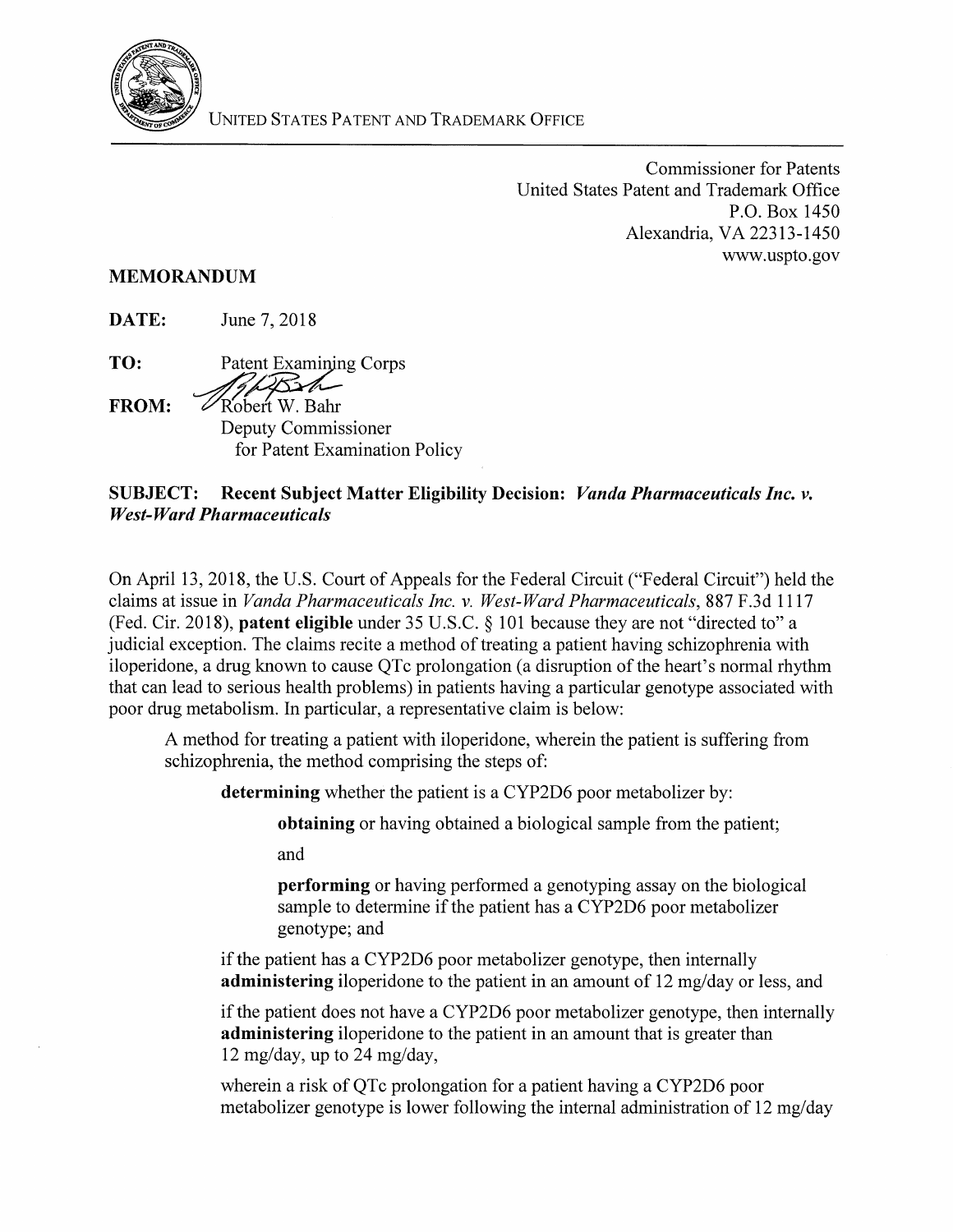or less than it would be if the iloperidone were administered in an amount of greater than 12 mg/day, up to 24 mg/day.

The primary steps include "determining" with a genotyping assay, and then "administering" a certain quantity of drug based on that determination, in order to "treat a particular disease." *Id.* at 1134. The Federal Circuit distinguished *Mayo,* 1 stating: "The inventors recognized the relationships between iloperidone, CYP2D6 metabolism, and QTc prolongation, but that is not what they claimed. They claimed an **application** of that relationship. Unlike the claim at issue in *Mayo,* the claims here require a treating doctor to administer iloperidone." *Id.* at 1135 (emphasis added). As a result, the Federal Circuit held the claims in *Vanda* patent eligible under the first step of the *Alice/Mayo* framework (Step 2A in the USPTO's subject matter eligibility guidance), because the claims "are directed to a method of using iloperidone to treat schizophrenia," rather than being "directed to" a judicial exception.

The Federal Circuit's decision in *Vanda* illustrates several important points regarding the subject matter eligibility analysis. First, the Federal Circuit evaluated the claims as a whole, including the arguably conventional genotyping and treatment steps, when determining that the claim was not "directed to" the recited natural relationship between the patient's genotype and the risk of QTc prolongation. The importance of evaluating the claims as a whole in Step 2A was also emphasized by the Federal Circuit in previous cases, such as *Finjan Inc. v. Blue Coat Systems, Inc.,* 879 F.3d 1299 (Fed. Cir. 2018), and *Core Wireless Licensing S.A.R.L., v. LG Electronics, Inc.,* 880 F.3d 1356 (Fed. Cir. 2018). The two prior cases are discussed in a memorandum dated April 2, 2018 to examiners titled "Recent Subject Matter Eligibility Decisions."

Second, the Federal Circuit cited the Supreme Court "[t]o further underscore the distinction between method of treatment claims and those in *Mayo." Id.* at 1135. Method of treatment claims (which *apply* natural relationships as opposed to being "directed to" them) were identified by the Supreme Court as *not* being implicated by its decisions in *Mayo* and *Myriad* because they "confine their reach to particular applications." *Id.* The Federal Circuit noted that while the "claim in Mayo recited administering a thiopurine drug to a patient, the claim as a whole was not directed to the application of a drug to treat a particular disease." *Id.* at 1134. That is, while the *Mayo* claims recited a step of administering a drug to a patient, that step was performed in order to gather data about the natural relationships, and thus was ancillary to the overall diagnostic focus of the claims. The *Mayo* claims were not "method of treatment" claims that practically apply a natural relationship.

Lastly, the Federal Circuit did **not** consider whether or not the treatment steps were routine or conventional when making its "directed to" determination. Since the claim was determined eligible in the step 2A "directed to" part of the test, there was no need to conduct a step 2B analysis.

The USPTO's current subject matter eligibility guidance and training examples are consistent with the Federal Circuit's decision in *Vanda*, with the understanding that: (1) "method of treatment" claims that practically apply natural relationships should be considered **patent** 

<sup>1</sup>*Mayo Collaborative Servs.* v. *Prometheus Labs., Inc.,* 566 U.S. 66 (2012).